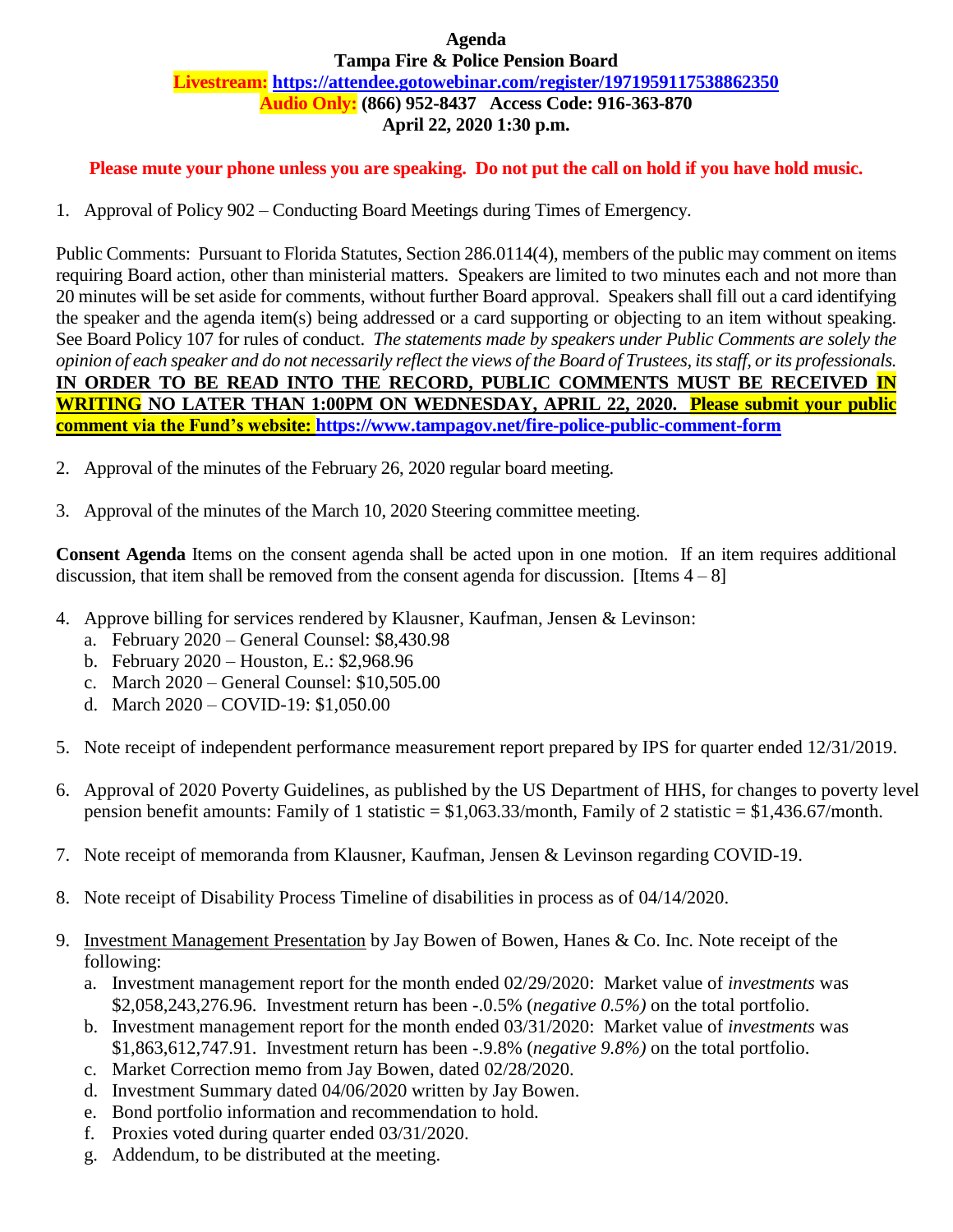- LOD disability applicant K. Mennie, TFR, as recommended by Medical Director. (Original referral letter 10. Authorize referral to Orthopedic Medical Board comprised of Drs. C. Davis, N. Kumar, and A. Moreno for revised to replace Dr. M. Wasylik.)
- 11. Discussion to defer setting of formal hearing dates for all disability applicants until in-person board meetings are reinstated. See agenda item 9 for upcoming full hearing deadlines.

# Old Business

- 12. Steering committee report.
	- a. Policy 209 Readmission to Pension Fund after Retirement (redline)
	- b. Policy 901 Calculation of Average Final Compensation (AFC) (redline)

# New Business

- 13. Chair's call for any new business items from trustees to be placed on next agenda.
- 14. Chair's report.
- 15. Plan Administration: Update on PAS implementation, upcoming conferences.
- a. Note receipt of email from the Division of Retirement approving the Fund's annual report, dated 03/27/2020.
- 16. Attorney's report.

Litigation – Update by attorney, if any.

| 17. Artz Lawsuit                                       | 2 <sup>nd</sup> District Court of Appeals Case No.  | 2D15-1342 |
|--------------------------------------------------------|-----------------------------------------------------|-----------|
|                                                        | Hillsborough County Circuit Court Case No.07-012048 |           |
| a. Note receipt of Notice of Appeal, dated 02/21/2020. |                                                     |           |

| 18. Houston, L. Appeal                    | 2 <sup>nd</sup> District Court of Appeals Case No.                                                           | 2D18-4279 |
|-------------------------------------------|--------------------------------------------------------------------------------------------------------------|-----------|
| 19. Houston, E. Appeal                    | 2 <sup>nd</sup> District Court of Appeals Case No.                                                           | 2D19-2119 |
| 20. Appel Petition for Writ of Certiorari | 2 <sup>nd</sup> District Court of Appeals Case No.<br>Hillsborough County Circuit Court Case No. 17-CA-10758 | 2D18-4443 |

### Notice

 No verbatim record by a certified court reporter will be made of this Board meeting, except as noticed for any executive sessions. Notice is hereby given as provided in Section 286.0105, Fla. Stat., that any person who decides to appeal any decision made by the board, agency, or commission with respect to any matter considered at such that a verbatim record of the proceedings is made, which record includes the testimony and evidence upon which the appeal is to be based. meeting or hearing, will need a record of the proceedings, and that, for such purpose, he or she may need to ensure